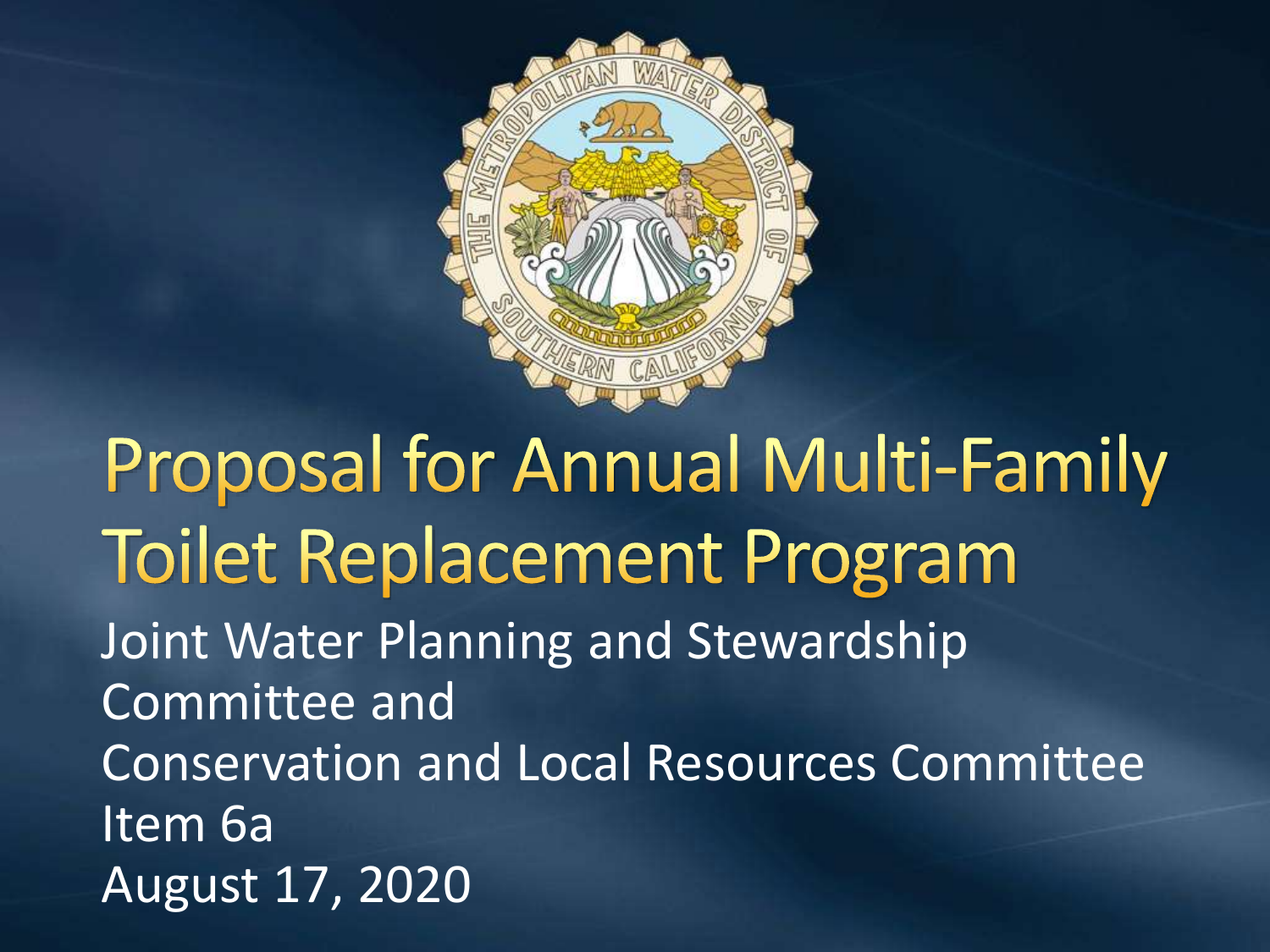Review of the Completed Pre-1994 Multi-Family **Toilet Pilot Program**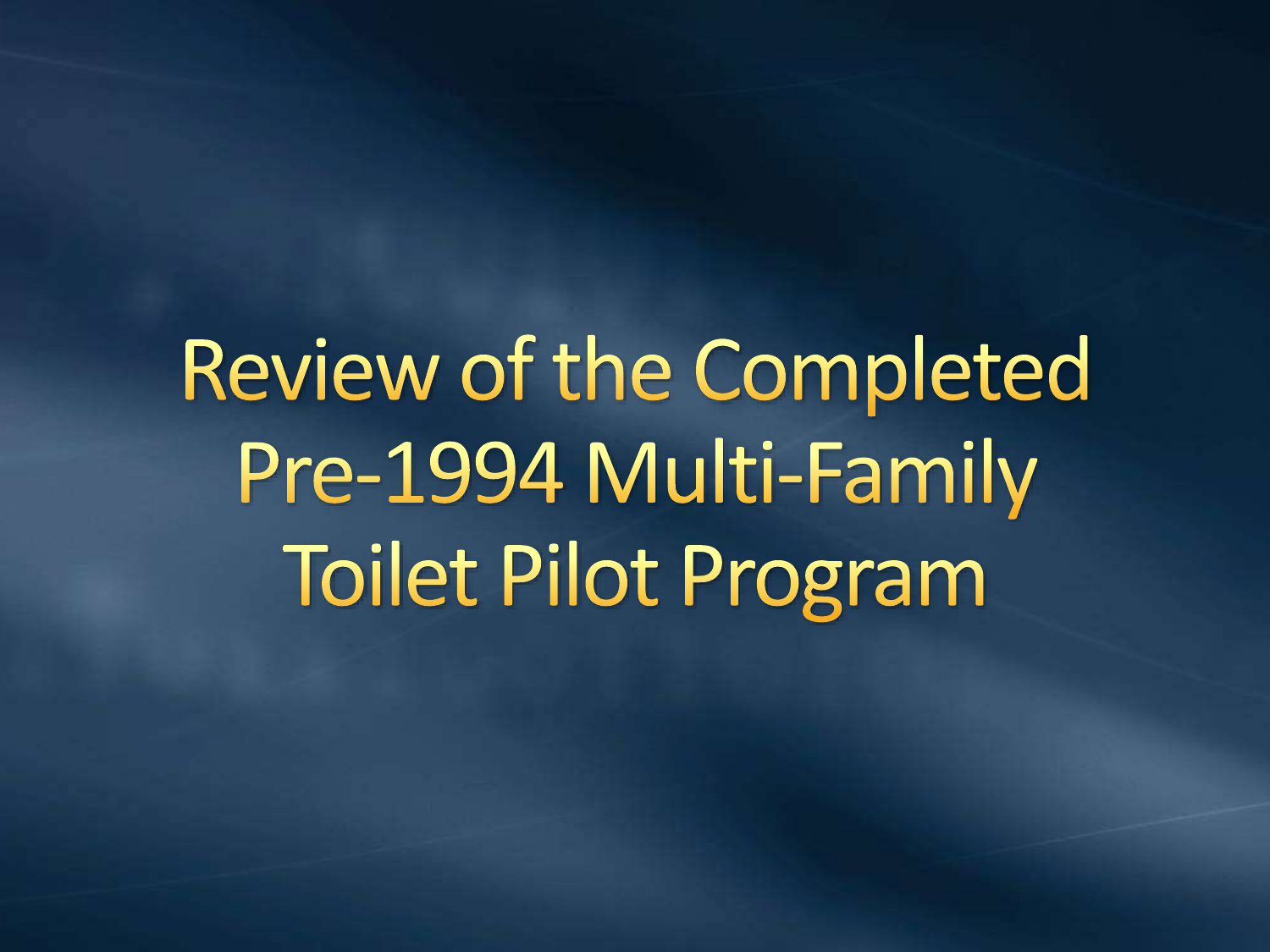## Review of the Criteria for the **Completed Pilot Program**

**Regional Pilot Program** \$250 for older multi-family buildings

Multi-family built prior to 1994  $\bullet$  Must install  $\leq 1.1$  gallons per flush (gpf) **Pre-installation inspection required • No past participation in toilet rebate** program

Joint WP&S and C&LR Committee Item 6a Slide 3 August 17, 2020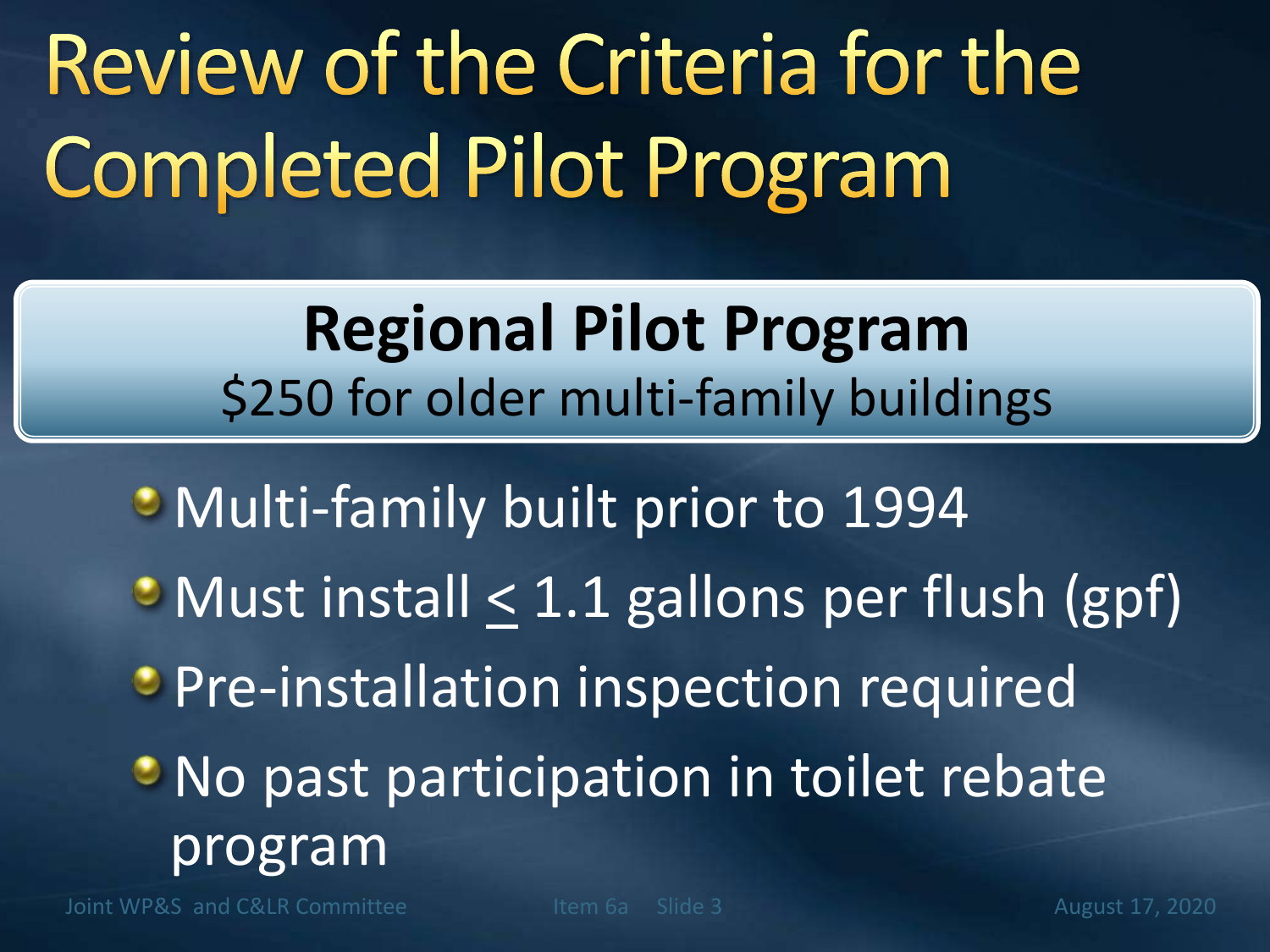### **Multi-Family Toilet Rebates:** Pre- and Post-Pilot Program Distribution

**○ Pre-Pilot toilet rebates** Pilot toilet rebates Low Income Not Low Income

~ 8,000 toilets replaced in areas with previously lower participation

Joint WP&S and C&LR Committee Item 6a Slide 4 August 17, 2020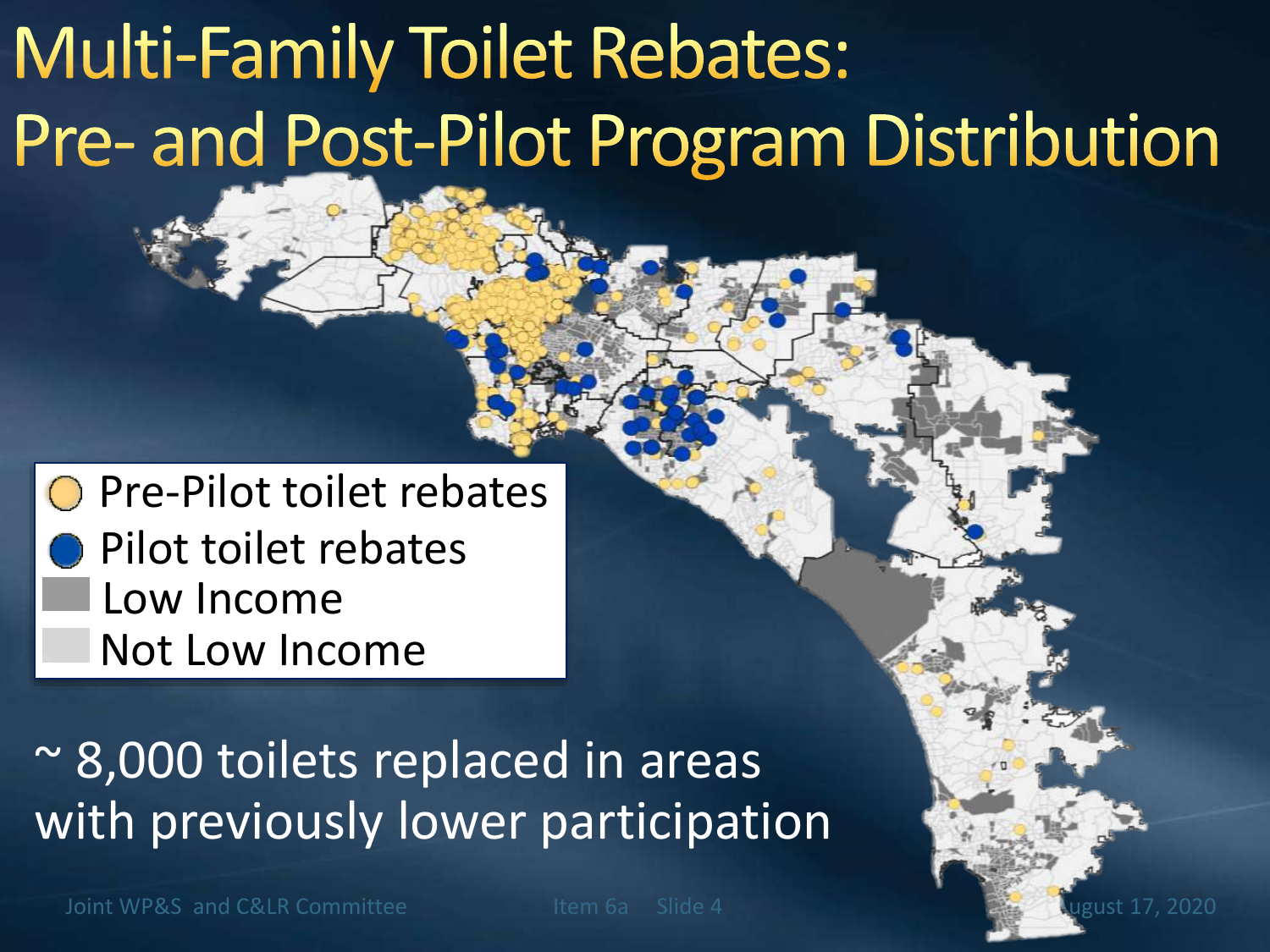What Did we Learn from Pre-Installation Inspections?

• 75% of toilets replaced were > 1.6 gpf



**Higher instance** of these toilets were found in DAC properties

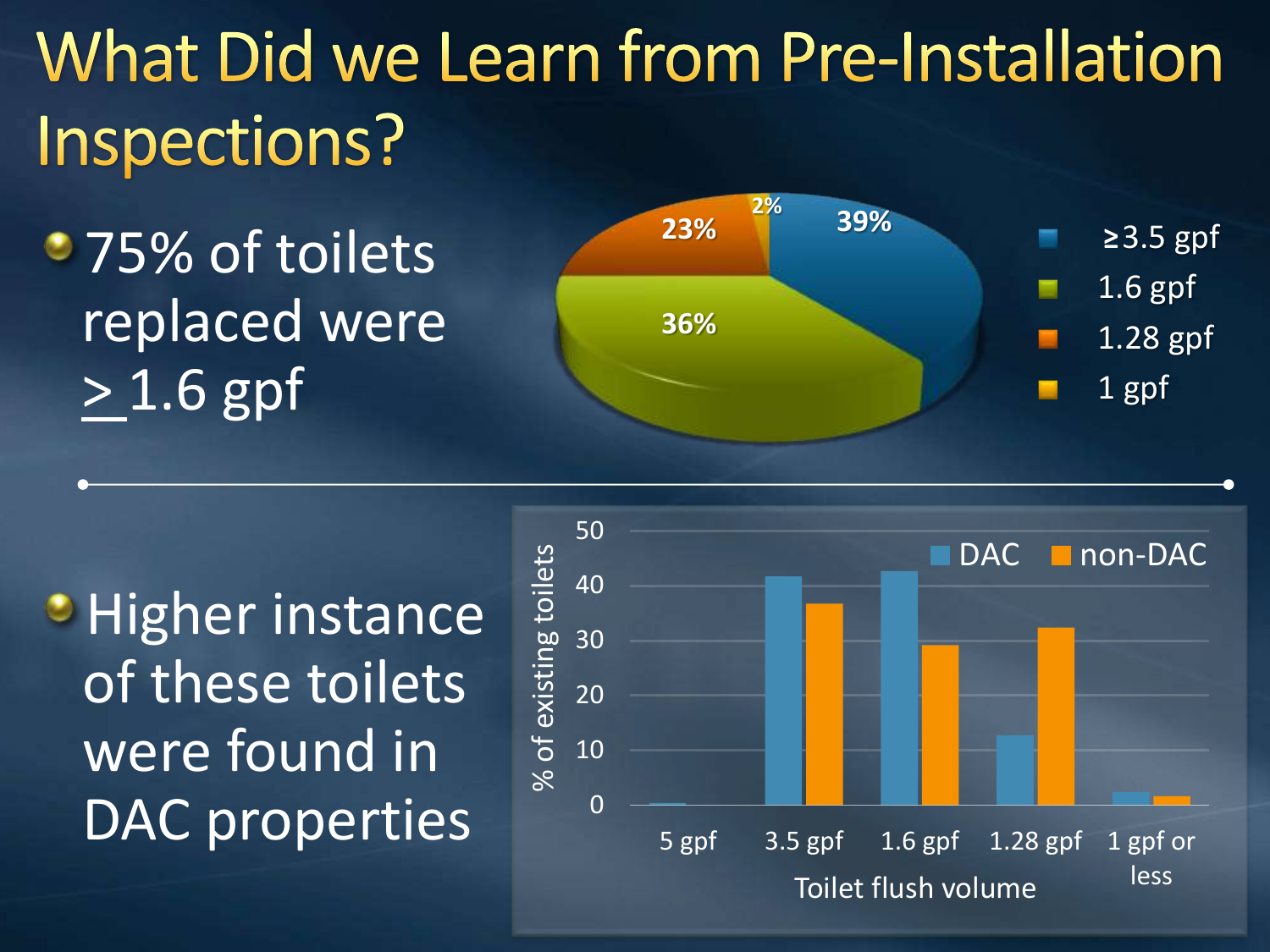### **Water Savings Estimates for Toilets** Replaced in Pilot Program

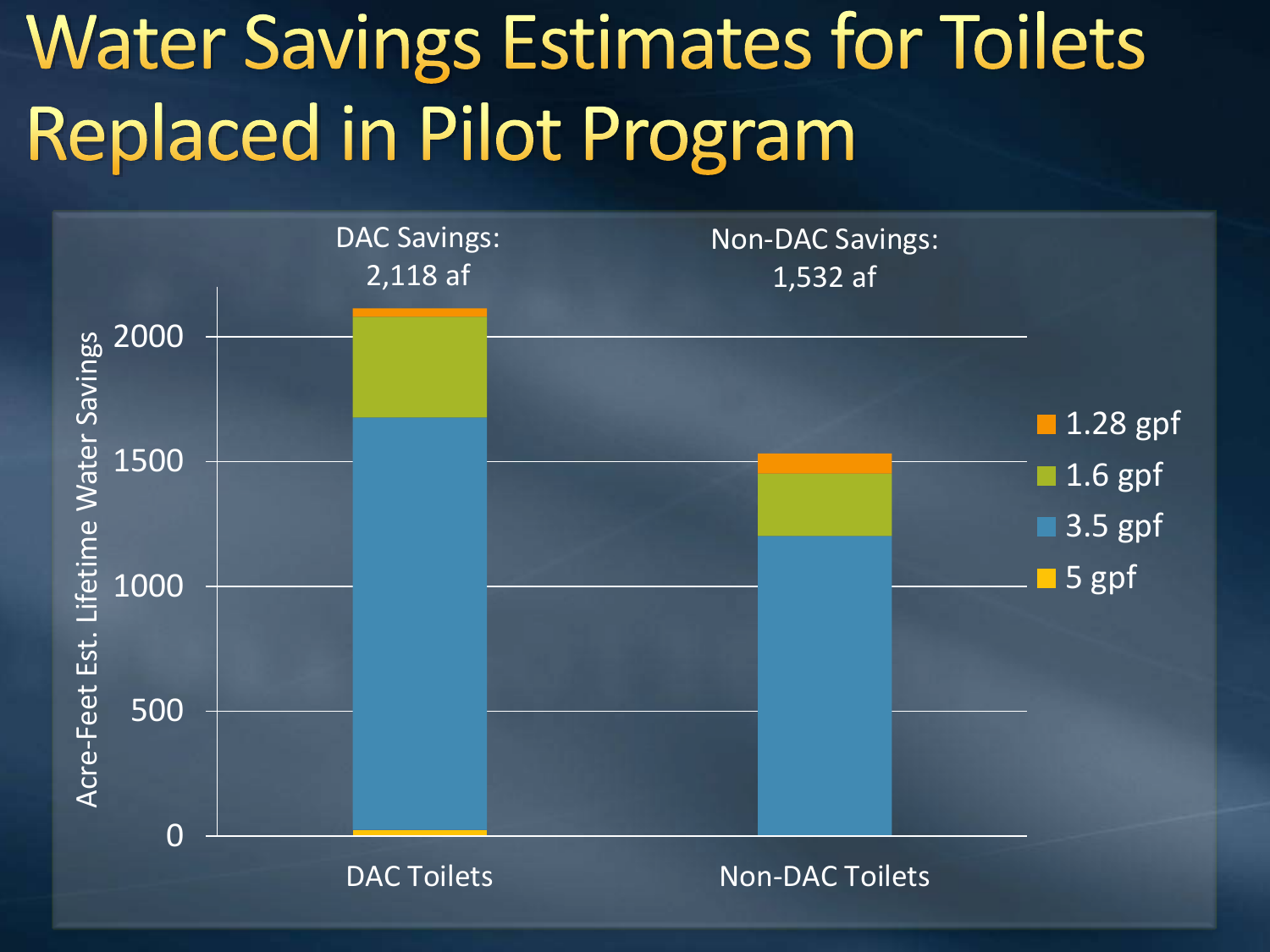## Pilot Program Budget and Expenditures

**S2.5M budgeted for rebates S2M spent; 20% drop off** 

**Additional funding budgeted** and expended on: Administration *Pre and post-installation* inspections

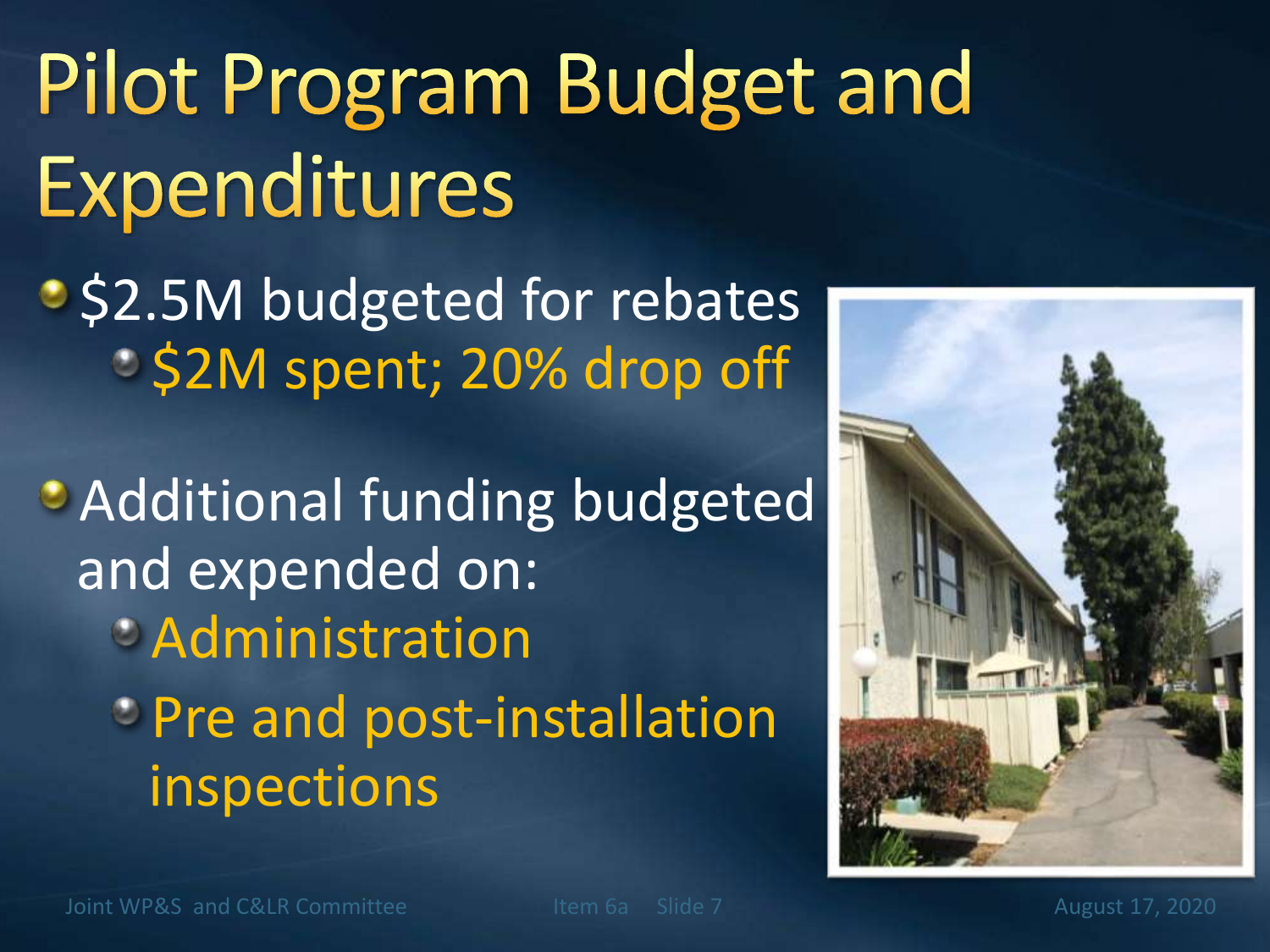# **Observations from the Pilot** Program

- **Program fully subscribed in under 30 minutes**
- **Incentive drove contractors to areas with** previously lower participation
- **Pre-installation inspections allowed us to** identify existing toilets
	- Toilets in DAC buildings tended to have higher flush volumes
	- Most water savings came from the retrofit of > 3.5 gpf toilets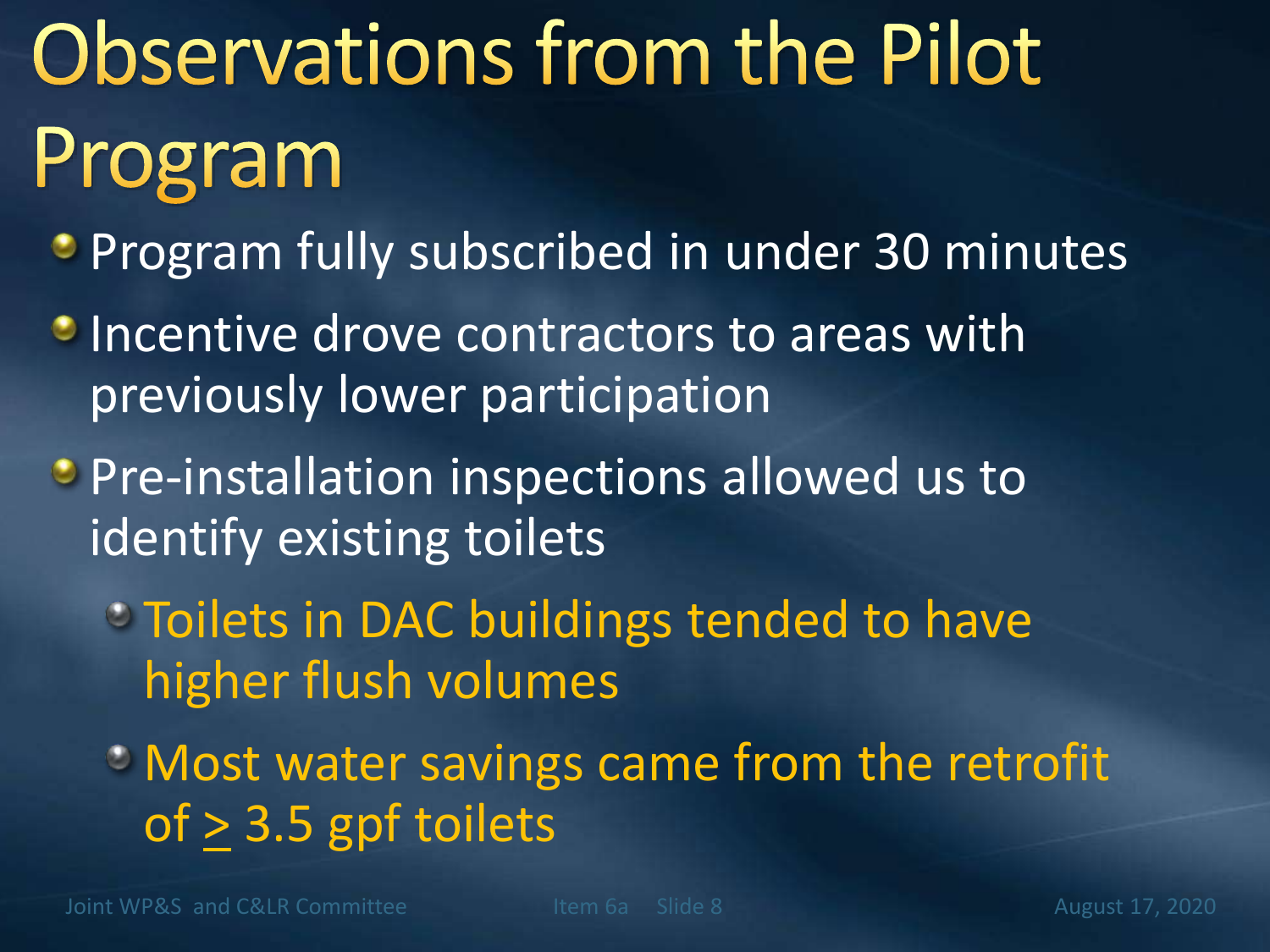## **Proposal for Annual Multi-Family Toilet Replacement Program**

Joint WP&S and C&LR Committee Item 6a Slide 9 August 17, 2020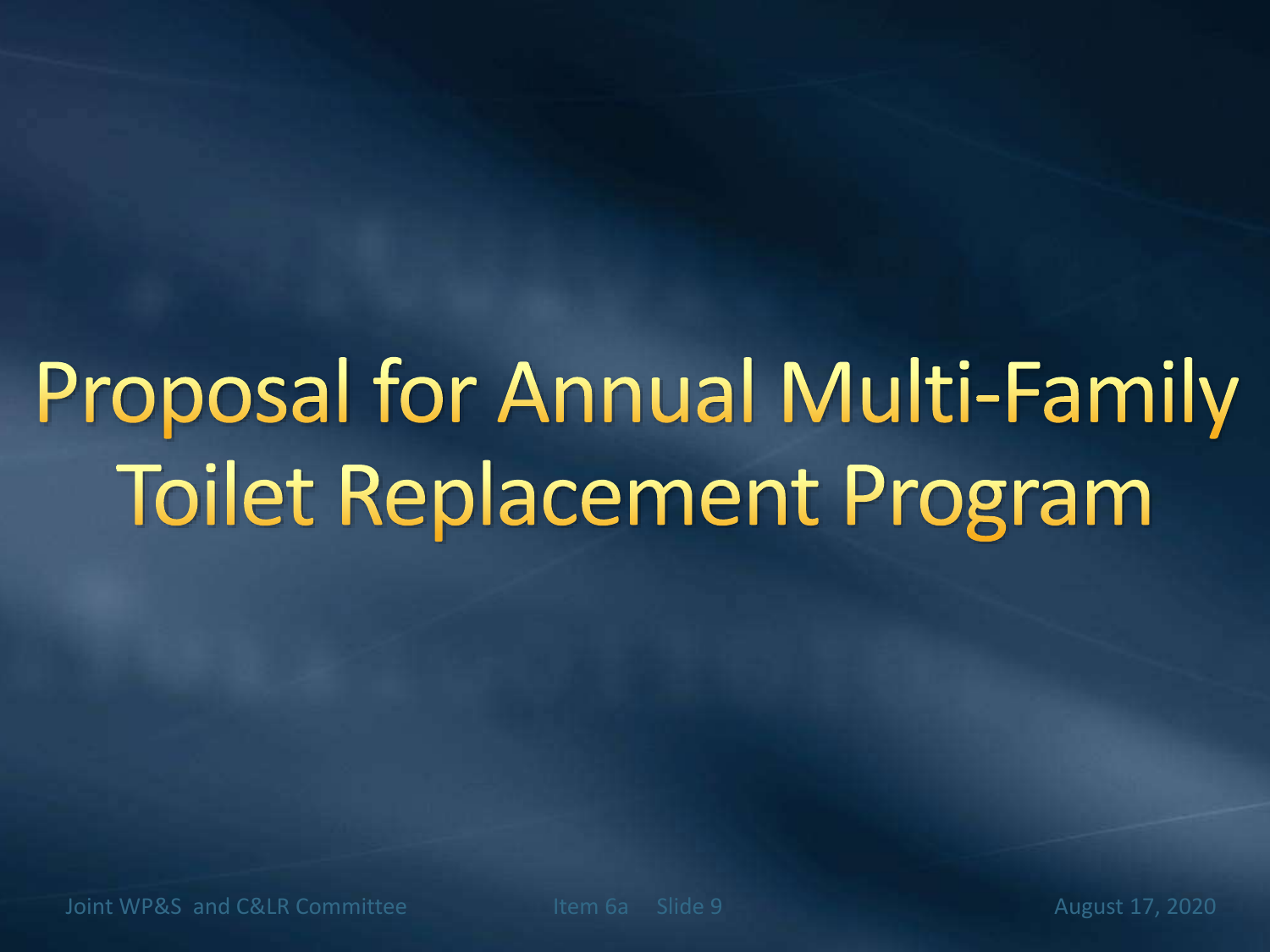### **Multi-Family Toilet Replacement Proposed Program Design**

**Retain \$250 rebate but limit to replacement of > 3.5 gpf toilets**

Create second tier incentive of \$125 for 1.6 gpf replacements

#### **Continue with the following requirements:**

Pre-installation inspections

Past participation screening

Proof of pre-1994 building

Joint WP&S and C&LR Committee Item 6a Slide 10 August 17, 2020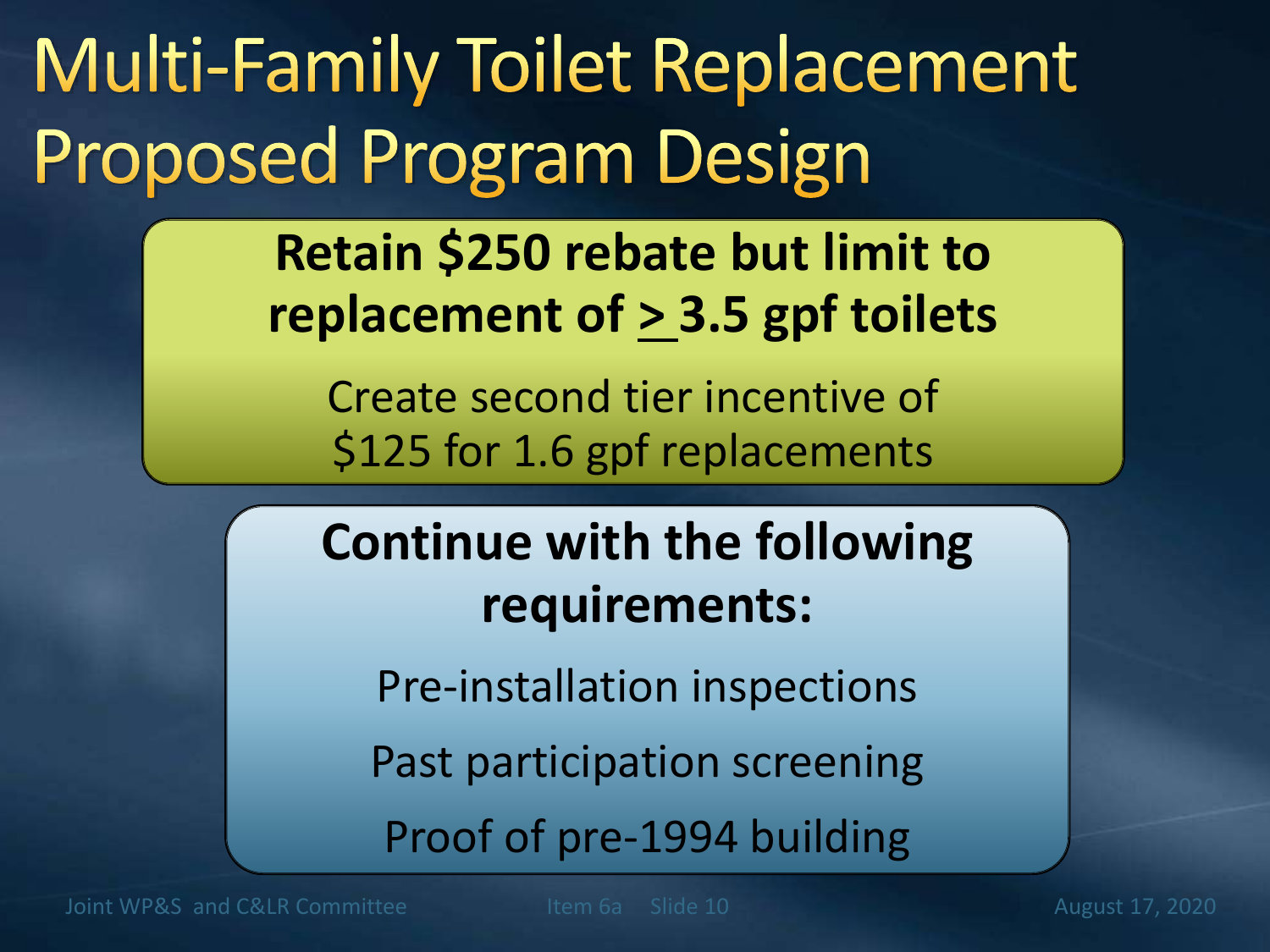### **Proposed Program Data Collection**

**Continue analysis of** participating sites; location, existing toilet volumes, water savings

**•** Verify data such as number of people per household, where possible

**IDENTIFY opportunities for** participation in other incentive programs

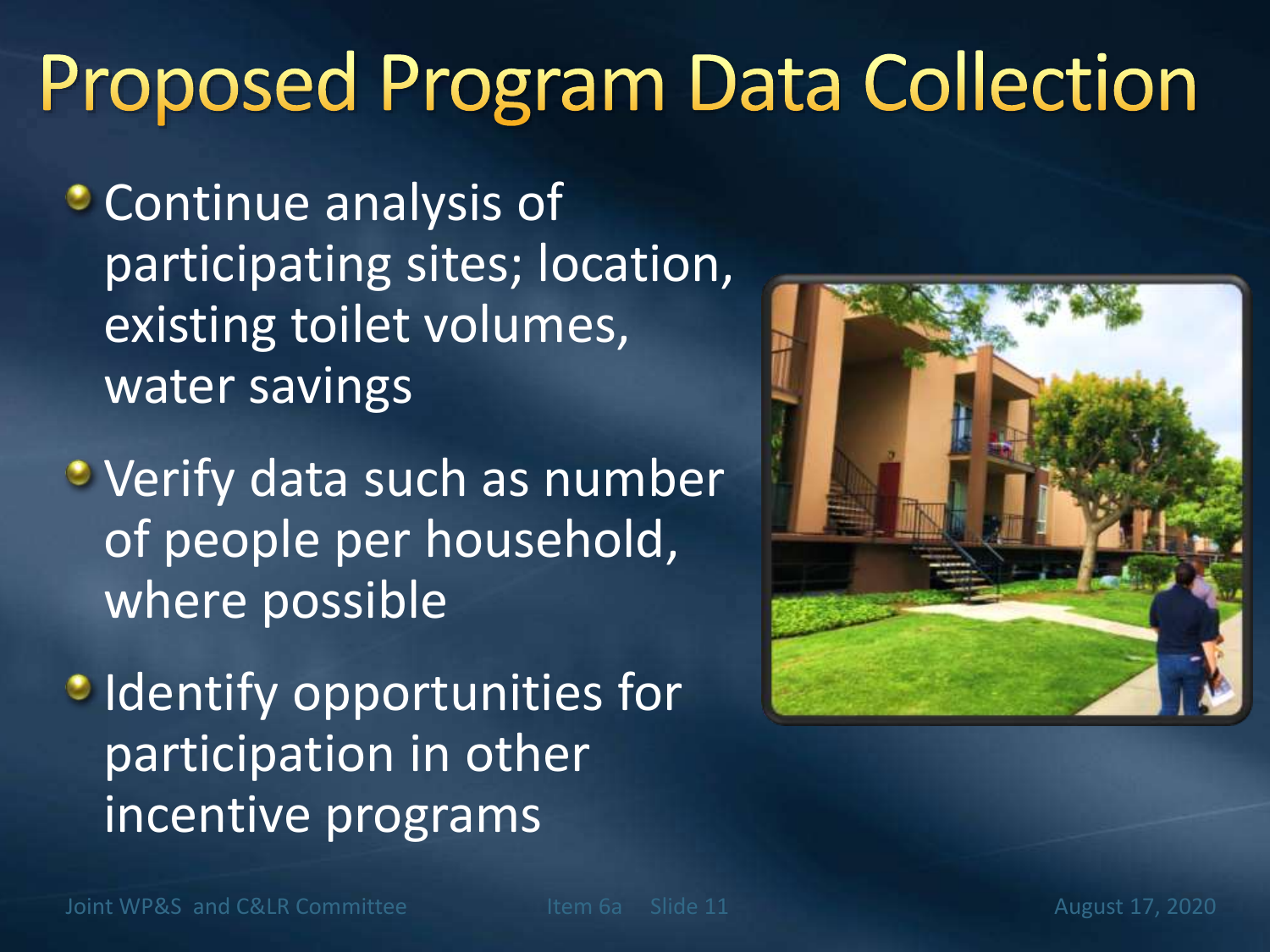## Proposed Program Budget

### **\$2.75M per year included in current FY 20/21-21/22 budget**

**• Rebates distributed until funds subscribed • Recycle funds from cancelled applications** back into program

**Develop regular program launch and** re-launch schedule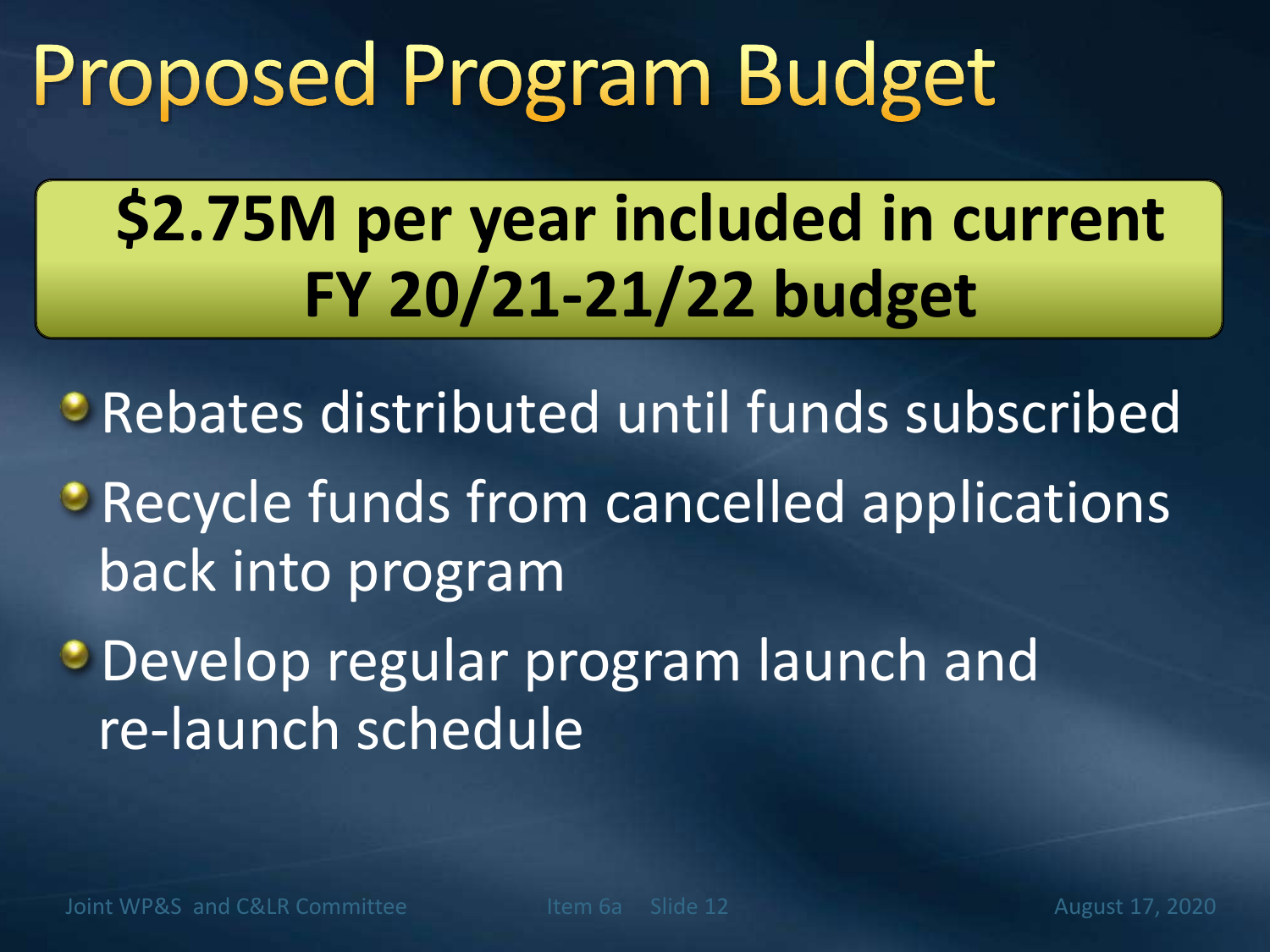### **Proposed Program Benefits**

**• Two-tiered rebate approach will shift** the focus to higher flush fixtures

Opportunity to collect data and crossmarket programs

**Substantial demand for the program** 

**Increase water efficiency in properties** that have not been previously upgraded

Joint WP&S and C&LR Committee The Item 6a Slide 13 August 17, 2020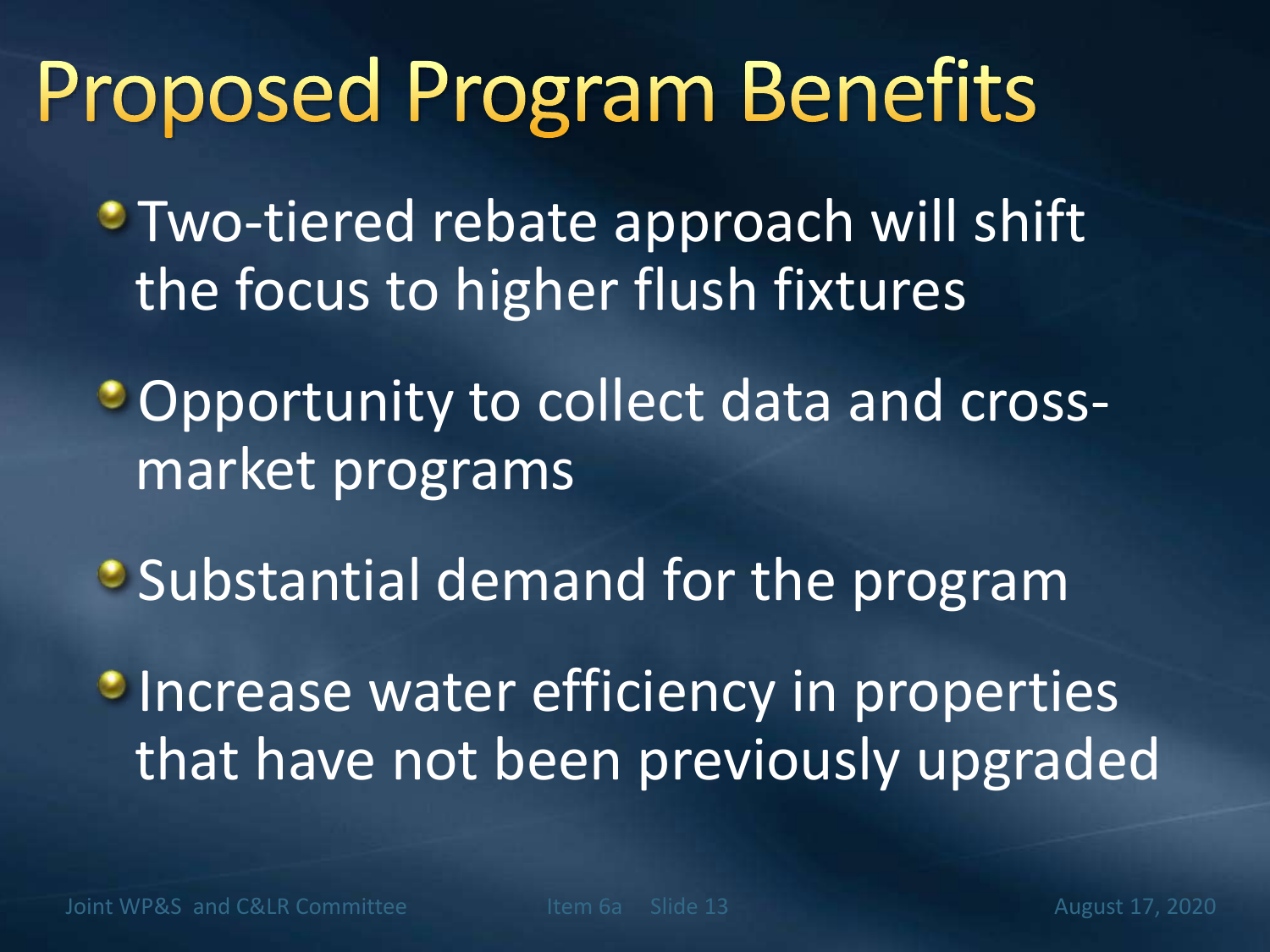## **Next Steps**

**Incorporate input from today's** committee discussion

**• Return to Water Planning and** Stewardship Committee with proposal for action in October

**Program would commence early 2021;** contingent on public health protocols related to inspection program

Joint WP&S and C&LR Committee The Item 6a Slide 14 August 17, 2020